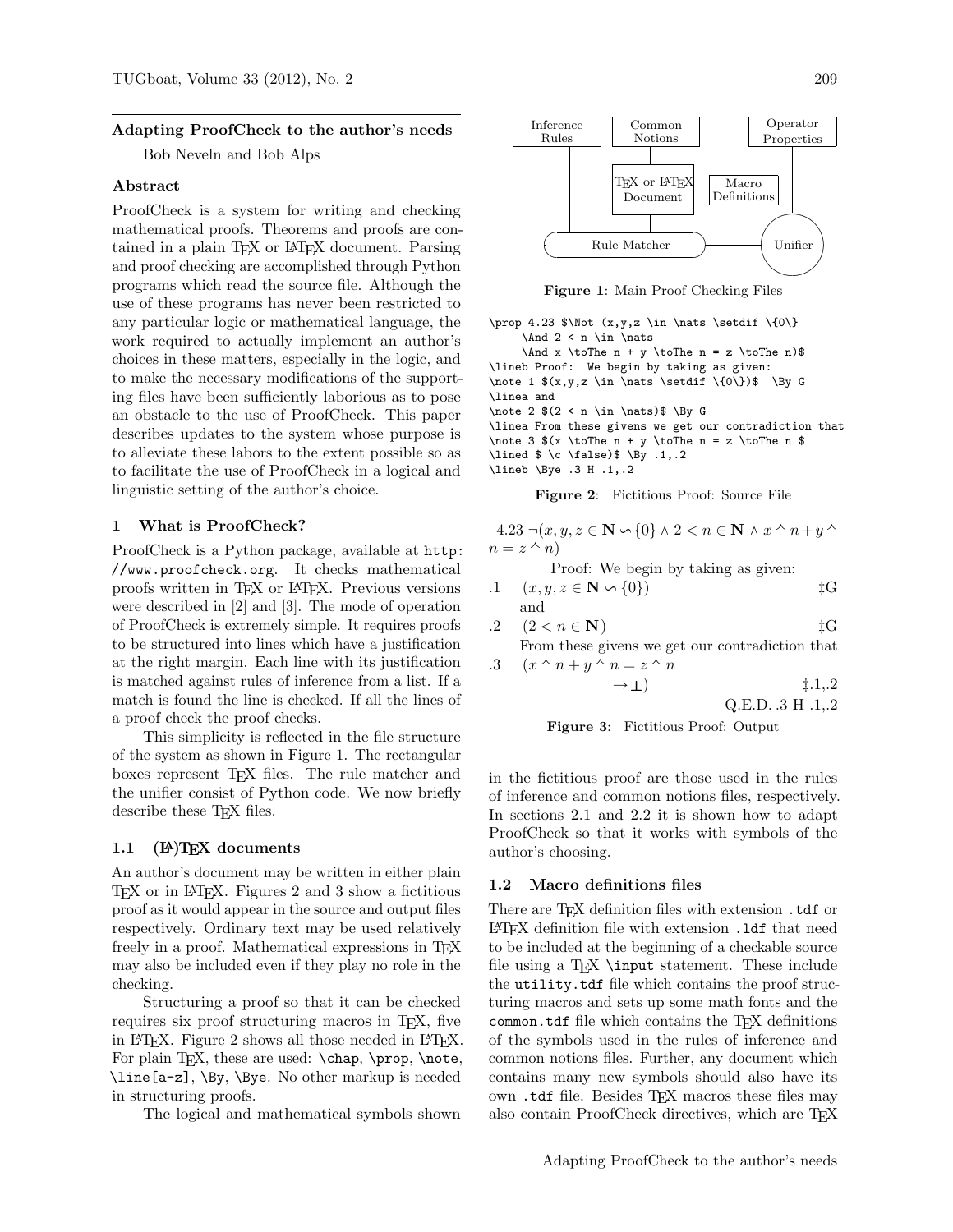comments beginning with '%' allowing authors to customize the behavior of the system:

## ProofCheck directives

- Symbol substitution: %def\_symbol \forall \Each
- Operator precedence specification: %set\_precedence \toThe 17
- External file referencing: %set\_ref gr graphs
- Primitive term and formula specification: %undefined\_term: supremum
- Term and formula definor specification: %term\_definor: =
- LAT<sub>EX</sub> theorem section-level specification: %major\_unit: section

#### 1.3 Rules of inference file

The rules of inference file is a TEX file which is searched every time a line of a proof is checked. It consists of logical rules of inference.

The prime example of a rule of inference is the modus ponens rule. In the rules file it looks like this:

 $(p \rightarrow q)$  ;  $p \vdash q$ 

In order for checkable proofs to be of reasonable length it is important that there be many rules. We now have over 1500 in the default rules.tex file. This file which has been supplied by default with the package is based on the logic in [1], which is not in wide use. The size of this file makes it difficult to simply edit desired changes. In section 2.5 an improvement is described which makes it possible to obtain a variety of standard and non-standard rules of inference files.

## 1.4 Operator properties file

When the rules of inference file is searched each rule is compared with the line to be checked using a unifier. A unifier is a program which determines whether there is some substitution which makes two given expressions the "same", which ordinarily means identical. But it is important to allow expressions such as  $((A \wedge B) \wedge C)$  and  $(A \wedge (C \wedge B))$  to be considered the same.

The unifier may assume that certain operators, such as conjunctions, are commutative and associative, or transitive, such as equality, if theorems to this effect are stored in the properties.tex file. This file can be edited and such theorems may be commented out if desired for the logic under consideration.

## 1.5 Common notions file

The common notions file consists of mathematics which is either taken for granted, or at least is outside the scope of the document.

## 2 Adapting ProofCheck

It is very desirable that an author be able to check mathematics without being required to use the same symbols as those in the rules of inference and common notions files.

## 2.1 Example of a symbol definition

In the source file shown in Figure 2, the macro \setdif produces the symbol  $\sim$  in the output file shown in Figure 3. To obtain ' $\mathbb{N} \setminus \{0\}$ ' instead of  $\mathbf{N} \setminus \{0\}$  in the output, while still using '\setdif' in the source file one can use the TEX definition:

## \def\setdif{\setminus}

This modification affects only the output file and does not free the author of the need to match the symbol in the source file with the corresponding symbol in the rules or common notions files.

## 2.2 Example of a symbol substitution

Unlike symbol definition, symbol substitution allows an author to use a freely chosen symbol in the source file without forgoing a match with ProofCheck files. To use '\setminus' (for '\') in the source file and still match '\setdif' in the ProofCheck files an author could use the following symbol substitution:

# %def\_symbol \setminus \setdif

In cases where the issue can be resolved by a symbolfor-symbol replacement either a symbol definition or a symbol substitution can solve the problem. In propositional logic for example, since notation is almost universally infix, symbol-for-symbol replacements are enough. Since the rules of inference file consists of logic, and quantifiers like propositional logic share a common syntax, syntactical agreement with the rules of inference file can almost always be accomplished with such replacements. Semantic issues are discussed in section 2.5.

## 2.3 Setting operator precedence

Infix operators are constants which, whether logical or mathematical, require precedence values in order to avoid fully parenthesizing. To establish the precedence of a new infix operator, or reset that of an old one, a line is inserted into a macro definitions file. To set the precedence of the exponential operator used in Figure 2 to 17 the following line suffices:

#### %set\_precedence \toThe 17

The viewdfs script may be run to see all currently established precedence values.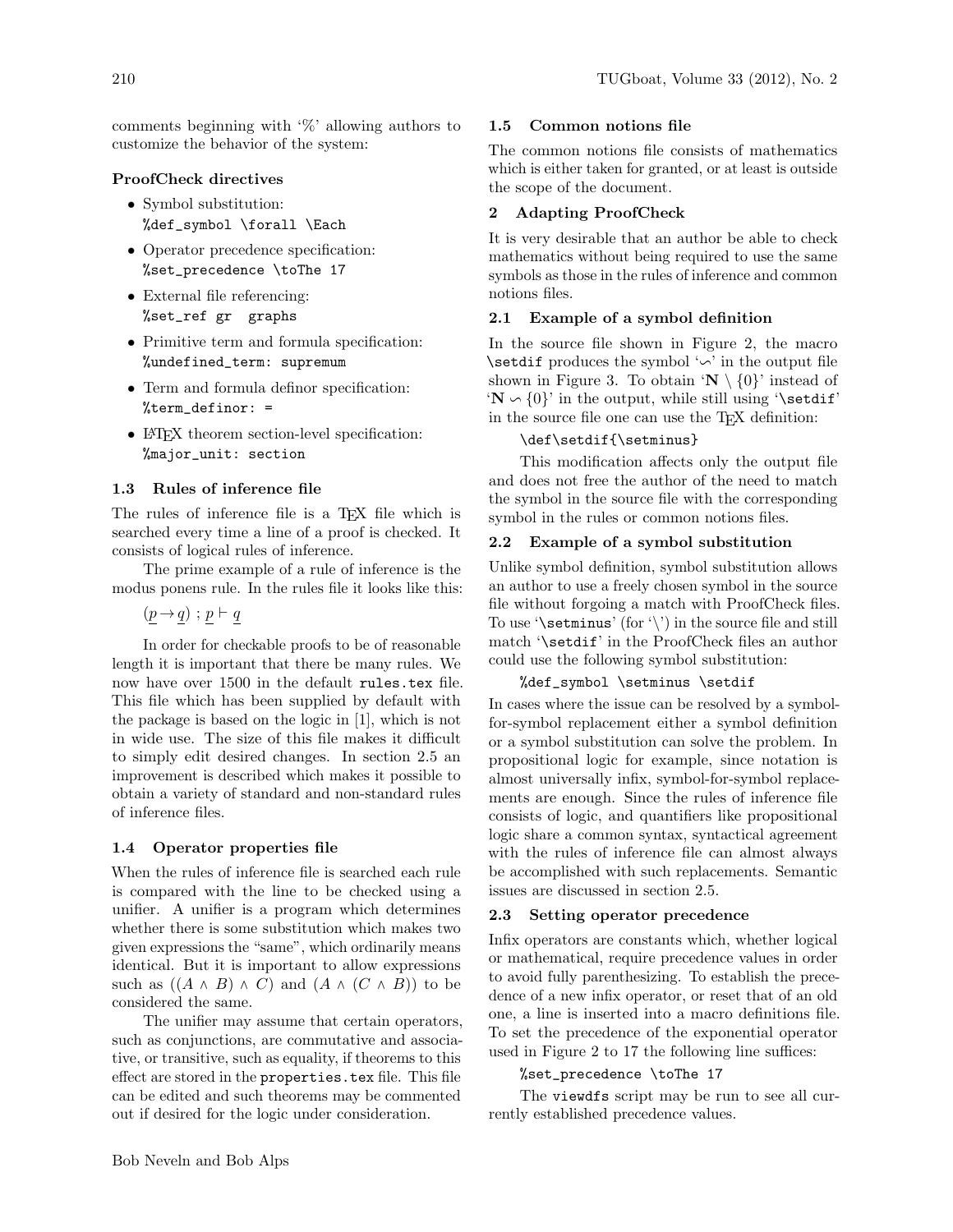

Figure 4: Rules File and Database

# 2.4 New terms and formulas

Much of the work of making mathematical proofs checkable lies in constructing definitions for the terms and formulas used in the work, which satisfy the requirements of formality. Definitions recognized by ProofCheck must have the form:

 $\langle \langle \text{definition} \rangle \rangle$  is definition in her interval (definiensignal)

Term and formula definor symbols can be established using the directives:

%term\_definor: %formula\_definor:

The parser then "learns" the author's terms and formulas when it reads a definition. A definition should be marked using  $\propto$  and given a  $\By$  D justification.

Terms and formulas may also be presented to the parser without definitions using ProofCheck directives:

%undefined\_term: %undefined\_formula:

## 2.5 Rules database

The rules of inference used in the original implementation of ProofCheck are those of a logic system consisting of the sentence logic of tautologies and a free predicate logic which allows non-denoting terms and includes definite and indefinite descriptions. Recognizing that most potential users work with more traditional logic, ProofCheck has been modified to allow a user to select a rules of inference file which implements the user's preferred logic system. A database has been built to store rules of inference, where each rule is flagged with respect to the 20 different attributes shown in Figure 5. Rules have been added to the database which are valid only in more traditional logic. The user can create a query to select rules based on these attributes. We have identified 8 logic systems for which queries have been pre-defined. Each of the 8 systems uses tautologies for sentence logic, but differ in the area of predicate logic. The systems are as follows:

Sentence logic

- tau tautology rule
- trf rule contains True symbol  $(\top)$  or False symbol  $(1)$
- ent entailment rule (relevance and necessity)
- tui intuitionistic rule
- mdl contains a modal operator

## Predicate logic

- prd predicate logic rule (contains a predicate or quantifier)
- std standard predicate logic rule
- fre free logic rule
- uni universal logic rule
- equ contains the equals symbol  $(=)$
- idn contains the identity symbol  $(\equiv)$
- def contains definite description (the )
- idf contains indefinite description (an)
- cas contains case symbol  $(\Diamond)$
- nul contains the Nul symbol (Nul)
- exs contains the exists predicate symbol (ex)
- unv universalization rule

# Miscellaneous

- prn has parentheses as reference punctuators
- mlt multi-goal rule
- gvh Given : Hence rule

Figure 5: Attributes of Inference Rules

## 2.5.1 Eight logic systems

Here, SPL means Standard Predicate Logic, and FPL means Free Predicate Logic.

- 1. SPL without equality or descriptions (Kelley, Morse)
- 2. SPL with equality (Suppes)
- 3. SPL with definite descriptions (Bernays)
- 4. SPL with indefinite descriptions (Bourbaki)
- 5. FPL without identity, equality, or descriptions
- 6. FPL with identity and equality
- 7. FPL with definite descriptions
- 8. FPL with indefinite descriptions (Alps–Neveln)

# 2.5.2 Query examples

For example, to produce the rules of standard predicate logic with equality and without descriptions the following query is used:

(mdl=0 And (tau=1 Or (std=1 And def=0)))

As another example, to produce rules for Alps– Neveln logic, the needed query is:

(mdl=0 And (fre=1 Or tau=1))